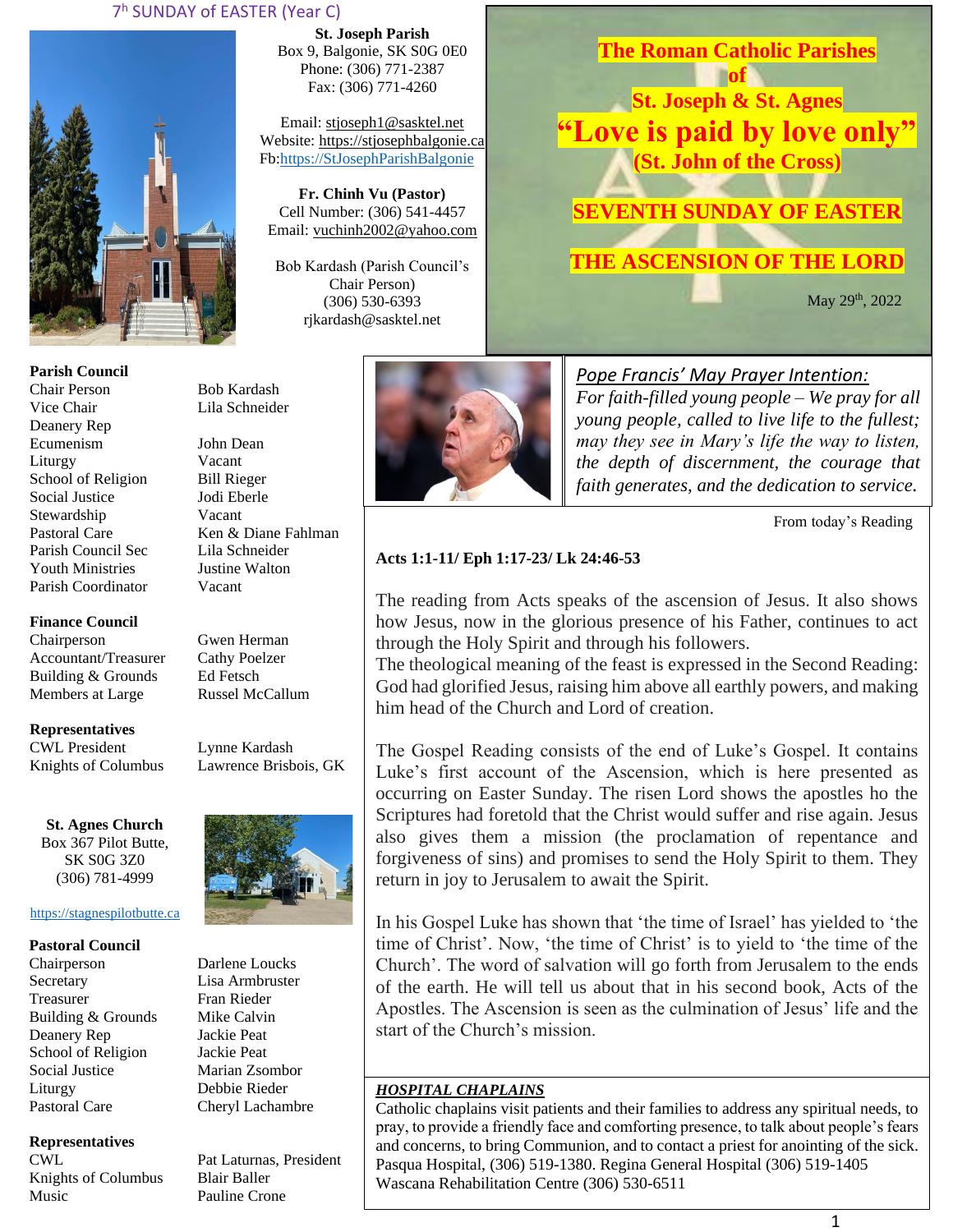7 <sup>h</sup> SUNDAY of EASTER (Year C)



**ST JOSEPH PARISH**

**Welcome all Parishioners & Visitors**

## MASSES WILL BE CELEBRATED **SATURDAY @ 7:00PM SUNDAY @ 10:30AM MORNING MASS**: 8:15 am Tuesday to Thursday

7:00 pm Every Friday - Mass & Adoration 9:00am First Saturday of the month with Adoration

As a clarification to the communication that was sent out on February 15th, **the masking mandate is being removed as of 12:01 am Monday, February 28th. As of Monday, you may change to optional masking in your parish.** Please be sure that *anyone who chooses to wear a mask feels comfortable doing so.* Here are the recommendations that we offered last week:

It is suggested that at such time that masks become optional that the priest continues to wear a mask during the Eucharistic Prayer or to be sure that ciboria are covered while the Eucharistic prayer is being prayed; and strongly suggested that masks are worn by clergy and extraordinary ministers of communion during the distribution of communion. **Eucharist should continue to be distributed in the form of the Body of Christ only at this time** and not include the common cup.

It is important that good hand hygiene continue. Please continue to supply hand sanitizer in easily accessible areas.

Anyone who is sick should stay home. Although the public dispensation from Mass has not been in effect since August 2021 (see **[Lifting the Dispensation on Sunday Mass](https://email-mg.flocknote.com/c/eJwVTruOwyAQ_Bq7M1oDxjQU1-Q_NgvEnAlE3j2d8vch0mhezUwM-2r0bucSNOgv7OoBtFcxGmOc9saCd3CnyUKunc7WJSnqz_kItMNqKW9g3ZYpk8ukacvGgbcR9TbXcIi8eDI_k74N4EXHlR6loeJTEY6qpX8eMpbXIeAHma-rJUtpjyUWfqXGKKW3hf9axPfyROYFRdJIjdJ8BRb12-9Yx0lGPiVV1ZJ8AD2CREI)  [Attendance](https://email-mg.flocknote.com/c/eJwVTruOwyAQ_Bq7M1oDxjQU1-Q_NgvEnAlE3j2d8vch0mhezUwM-2r0bucSNOgv7OoBtFcxGmOc9saCd3CnyUKunc7WJSnqz_kItMNqKW9g3ZYpk8ukacvGgbcR9TbXcIi8eDI_k74N4EXHlR6loeJTEY6qpX8eMpbXIeAHma-rJUtpjyUWfqXGKKW3hf9axPfyROYFRdJIjdJ8BRb12-9Yx0lGPiVV1ZJ8AD2CREI)**), the sick and medically vulnerable have always been dispensed from the obligation to attend Sunday Mass. If you are ill, elderly, or medically vulnerable in any way, you are urged to continue to take every precaution to keep yourself and others safe.

Thank you for your continued diligence.

May is the month of devotion to Mary. We will pray the rosary (2 decade) together before Mass.

6:50pm on Saturday 10:20am on Sunday

Please Note: Parishioners follow many coming events at [https://stjosephbalgonie.ca](https://stjosephbalgonie.ca/) Or phone the office @ (306) 771-2387

## *Confession is available up to 15 Minutes before Mass or by appointment*

**Donating Note:** Acceptable cheque payee names on donation cheques are as follows:

## **St. Joseph Parish, or St. Joseph RC Church, or St. Joseph Roman Catholic Church.**

Please use one of these acceptable payees when writing your donation cheques to the Parish. Thank you for your continued generosity to St. Joseph.

New Options For Donating to St. Joseph Parish Please visit our parish website: [www.stjosephbalgonie.ca](http://www.stjosephbalgonie.ca/) Under Giving and Sharing button, click on Donate button for

## **Donation Options:**

# **Paypal or Credit Card or Debit Card.**

Please indicate if Donation is for Operating or Building Fund

> **We now offer E-transfer** Please email donation to: [Stjosephbalgonie@gmail.com](mailto:Stjosephbalgonie@gmail.com)

# **ATTENTION:**

# **Confirmation Mass**

Thursday June 2, 7:00 pm Please come and encourage our young followers

# **Note:**

June 13<sup>th</sup>, & July 13<sup>th</sup> Mass 7:00pm at Grotto or Church in Kronau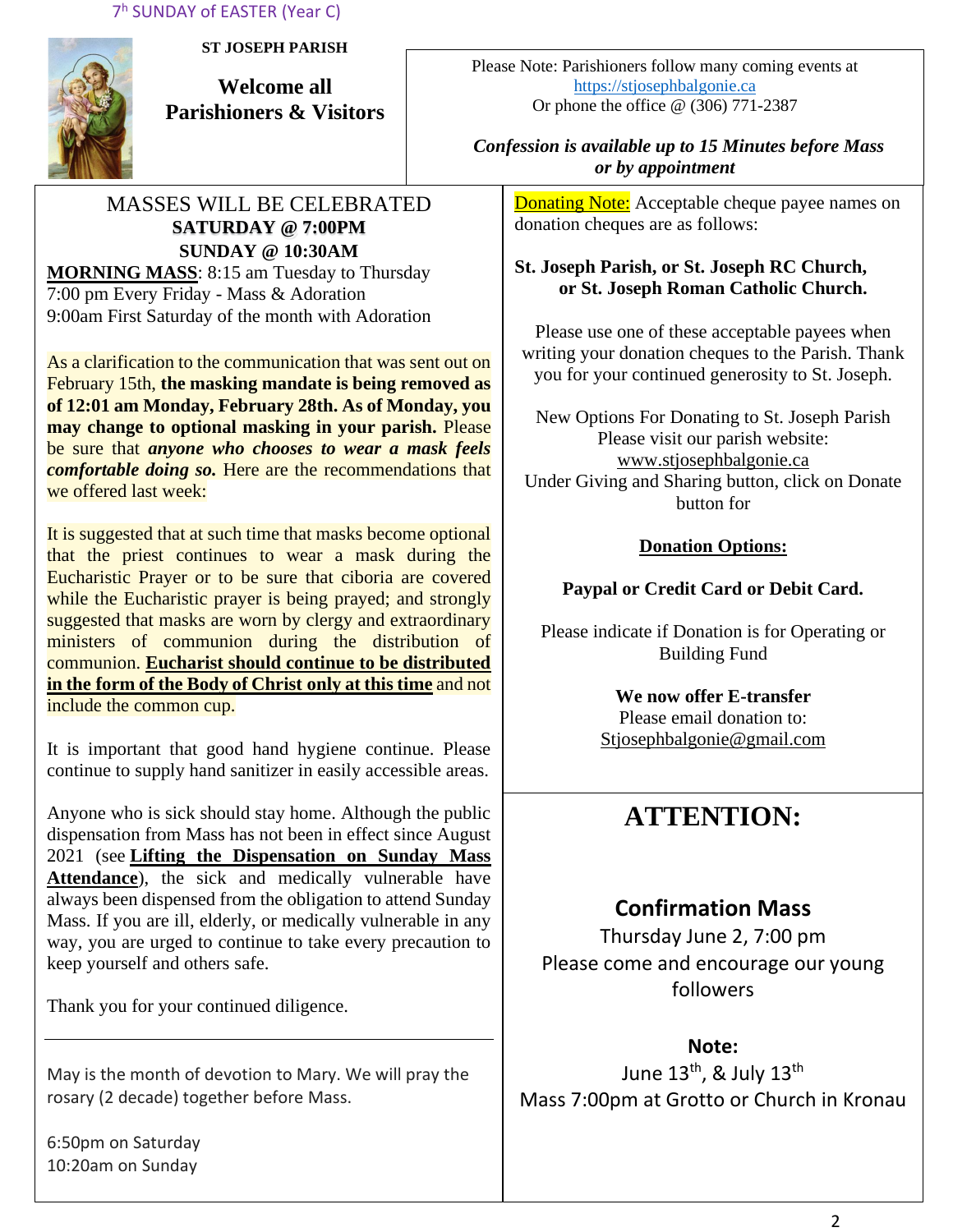## **The Archdiocese of Regina Lay Formation Program**

*Forming disciples for leadership, service and evangelization* Our goal is to empower church leaders. Through a living relationship with Jesus Christ and his Church, and informed by solid teaching by a host of experts, our alumni are sent forth to "Make disciples of all nations".

+We provide solid teaching from diocesan priests, religious and lay persons who are experts in their respective fields of theology, ethics, social justice, scripture, liturgy, canon law and a host of other fields. +We provide the skills, tools and opportunities to deepen your spiritual life, assess your God-given gifts and discern how best to offer these in service to Jesus Christ.

+We provide a working knowledge of particular areas of service including; native ministry, ministry to the sick, dying and bereaved, youth ministry, parish government, sacramental preparations and the RCIA.

+We provide the tools and the guidance to speak confidently about the church, faith and Jesus Christ in the home, the parish and the world. We are currently accepting applications for our Fall intake. For more information on how to register, please contact our Program Coordinator, Deacon Eric Gurash at 306-352-1651 ext 211 or email him at [egurash@archregina.sk.ca](mailto:egurash@archregina.sk.ca)

## **SAINTS IN OUR LIVES: FROM THE EARLY CHRISTIAN**

\_\_\_\_\_\_\_\_\_\_\_\_\_\_\_\_\_\_\_\_\_\_\_\_\_\_\_\_\_\_\_\_\_\_\_\_\_\_\_\_\_\_\_\_\_\_\_\_

**MARTYRS TO PEOPLE MAGAZINE -** Public Lecture: **Monday July 11, 7:00 - 9:00 p.m.** Fr. Ron Rolheiser OMI. The most powerful books ever written are not written on paper but in the lives, faces, and witness of real people who inspire us and whose lives we want to emulate. For many centuries this was an important way Christian spirituality was taught. We were given the lives of the saints to imitate. For reasons ranging from the way many of the lives of the saints were written to the fact that many people today see the lives of the rich and famous as the "lives of the saints", devotion to the saints today has sharply declined. We are the poorer for this. What do the saints of old still have to tell us? Who are the saints of today? Hagiography in a new key. On Zoom, \$50 for Monday evening only, or part of the complete retreat July 11-14 (zoom or in-person). See website for all registration fees and further details: <https://www.queenshouse.org/programs/>

### **Stewardship Bulletin Bit May 29, 2022 Ascension Sunday**

*"I am the Alpha and the Omega, the first and the last, the beginning and the end." (Revelations 22:13)* This is a reminder of how we should live our lives 24 hours a day, 7 days a week – putting God first in all that we do. Not only when I am at Mass and parish activities, but when I am in the world, at work or at school. Living gratefully and generously is an intentional lifestyle. Every decision you make either moves you closer to God or farther away. Choose wisely!

## **TF298: Faith Reason and a Hermeneutic of Suspicion with John Jalsevac - Part 3**

\_\_\_\_\_\_\_\_\_\_\_\_\_\_\_\_\_\_\_\_\_\_\_\_\_\_\_\_\_\_\_\_\_\_\_\_\_\_\_\_\_\_\_\_\_\_\_\_\_

In this three-part series, Dr. Brett Salked sits down with John Jalsevac to discuss their experiences of unhealthy approaches to faith and truth-seeking and work out healthier ways forward. **Show Snippet:** "We talk a lot about truth, we say, "All I care about is truth, and Christ is the Truth; I believe in Christ, therefore, I have the Truth," and then we use that to close our minds to truth."

[https://thinkingfaith.libsyn.com/faith-reason-and-a-hermeneutic](https://thinkingfaith.libsyn.com/faith-reason-and-a-hermeneutic-of-suspicion-with-john-jalsevac-part-3)[of-suspicion-with-john-jalsevac-part-3](https://thinkingfaith.libsyn.com/faith-reason-and-a-hermeneutic-of-suspicion-with-john-jalsevac-part-3)

\_\_\_\_\_\_\_\_\_\_\_\_\_\_\_\_\_\_\_\_\_\_\_\_\_\_\_\_\_\_\_\_\_\_\_\_\_\_\_\_\_\_\_\_\_

## **Refugee Sponsorship Fundraising Events**

The Refugee Sponsorship Group of Holy Rosary Cathedral will host Rider Game Day Parking on Saturday May 23 beginning at 1 p.m. at the Holy Rosary Cathedral Parking lot on the corner of 13th Avenue and Cameron Street. \$10. per car. 100% of the proceeds will go to refugee sponsorship. Please call Bernadette at (306) 525-0049 landline or (306) 537-4158 mobile for further information.

Holy Rosary Cathedral and the Refugee Sponsorship Group will hold a rummage and bake sale on Saturday June 4 at Holy Rosary Cathedral basement. Bring your treasures on Friday June 3 between 3 and 9 p.m. Come on Saturday between 9 a.m. and 4 p.m. Proceeds will be split between the needs of our parish and the refugee sponsorship. Please call Bernadette at (306) 525-0049 landline or (306) 537-4158 mobile for further information. Thank you!

\_\_\_\_\_\_\_\_\_\_\_\_\_\_\_\_\_\_\_\_\_\_\_\_\_\_\_\_\_\_\_\_\_\_\_\_\_\_\_\_\_\_\_\_\_

### **Save the Date – 2022 Catholic Health Association of Saskatchewan Convention**

We will be holding our 2022 Catholic Health Association of Saskatchewan Convention from Thursday, October 27 – to Friday, October 28, 2022, at Queen's House of Retreats in Saskatoon. The theme of this year's convention is *Hospitality: The Link that Builds Community.*